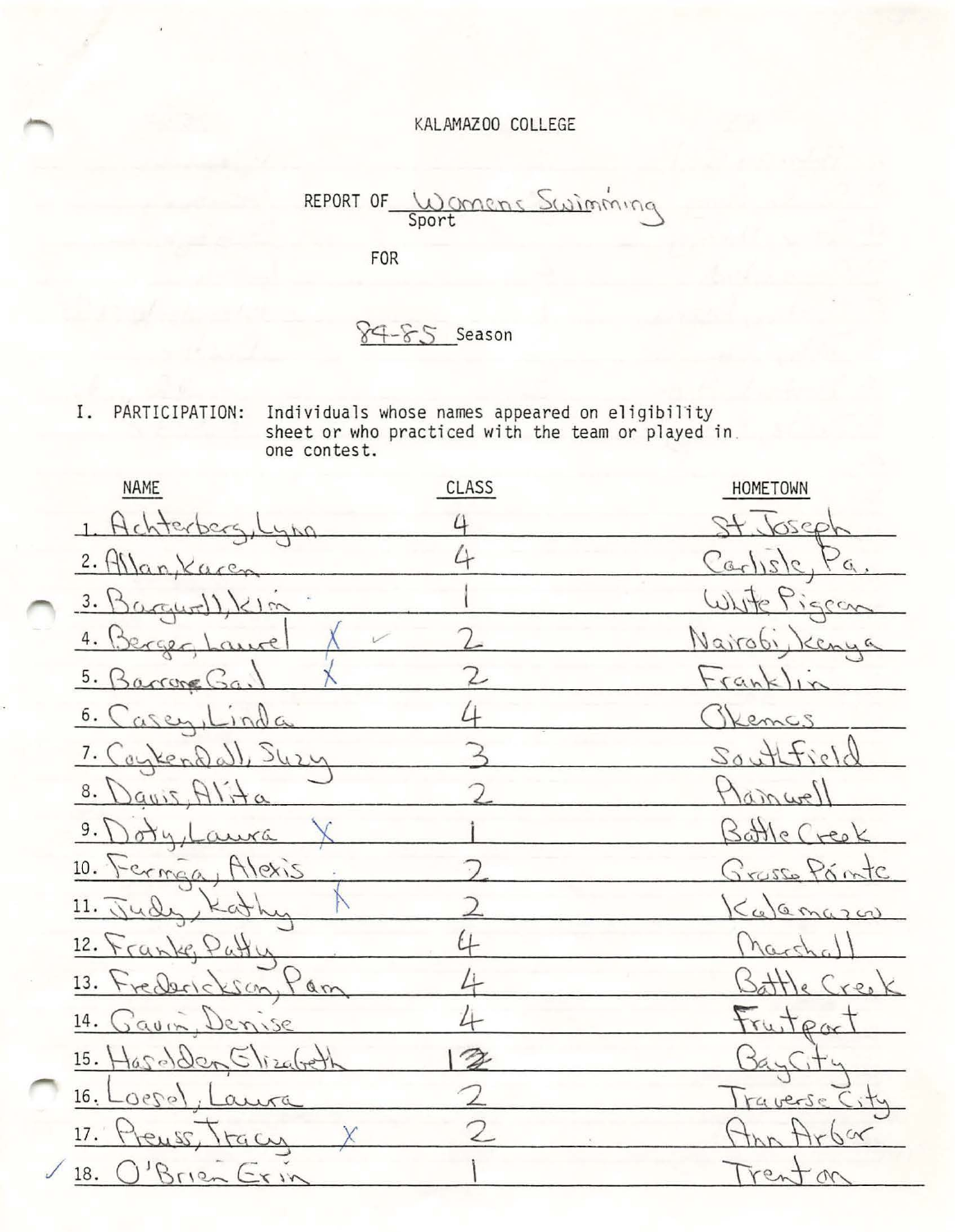**NAME** CLASS **HOMETOWN** 19. Paterson Sos  $\bigcirc$ Vilamazoo 20.  $Q($ 卺 Melamora  $\mathbf{A}$  $\sim$  $\overline{2}$ 21.  $\mathcal{O}$  $4\sigma$  $\sqrt{ }$ n  $22.$  ( 4 <u>lecar</u>  $M_{\rm O}$ 'P  $\mathbf{r}$ 23.  $\mathcal{U}$  $\overline{\phantom{a}}$ Q  $\mathcal{L}$ òк  $\Omega$  $\sim$ 24.  $\overline{2}$  $\overline{\Delta}$ ىَ 25.  $\overline{C}$  $\overline{\mathcal{L}}$  $\widehat{\phantom{a}}$  $\overline{a}$  $26.206$ Roc չ  $\circ$  $27.$ 28. 29.  $30.$  $31.$  $32.$  $33.$  $34.$  $35.$ 36.  $37.$ 38. 39. 40.  $\ddot{\phantom{0}}$  $\mathbb{R}^4$ 41. 42. 43. 44. 45.

 $\ddotsc$ 

 $-2-$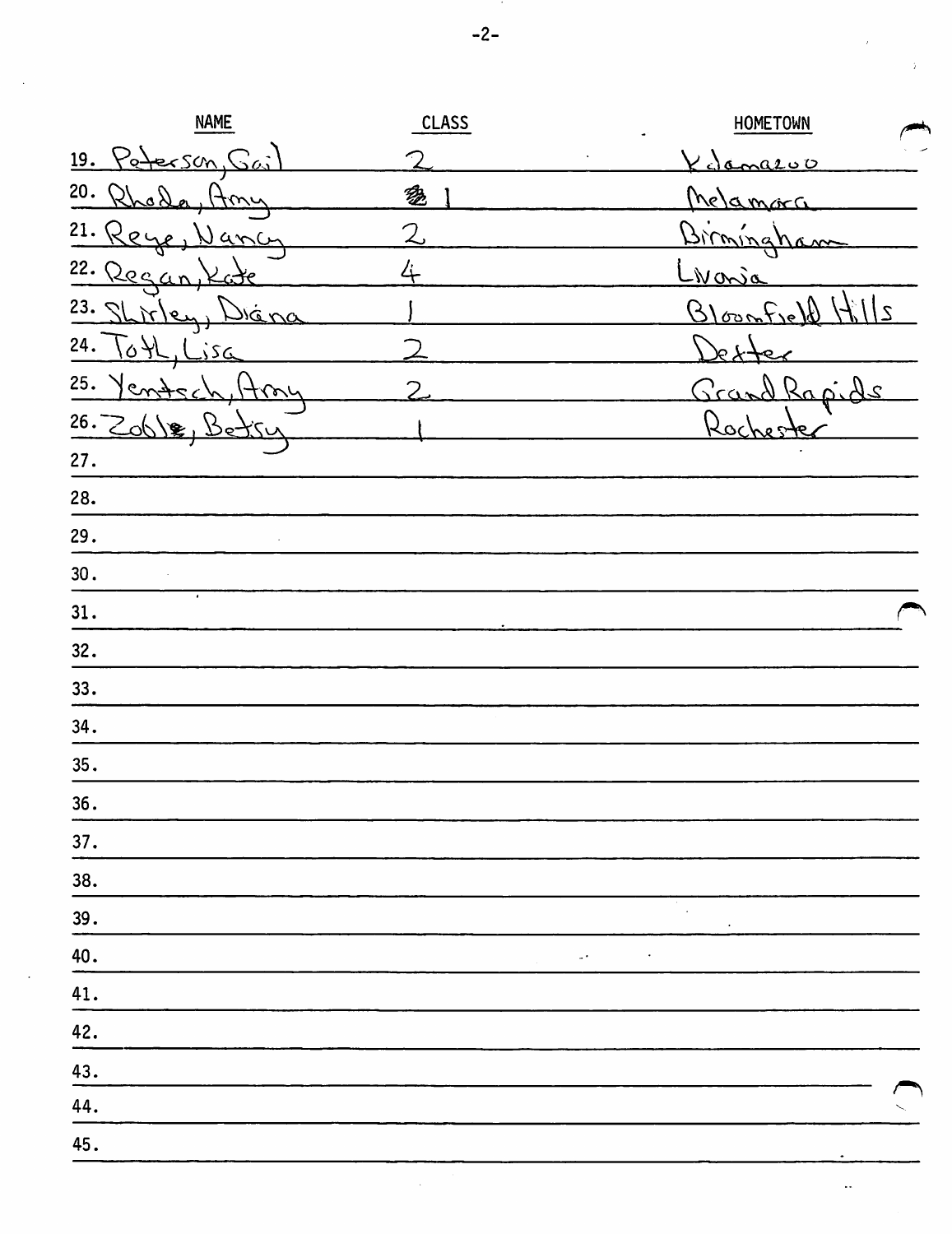

NAME

1. Achter

| $\bm{\mathit{b}}$ . | <b>CLASS</b> |
|---------------------|--------------|
|                     |              |

 $l_{\downarrow}$ 

| NO. OF AWARDS<br>THIS SPORT | KIND   |
|-----------------------------|--------|
|                             | jacket |
|                             | ה ה    |
|                             |        |

4 2.  $A$ lan,  $\angle$ are 3. Bargue)  $\mathbf{L}$  $($ ertiticat  $\overline{\Delta}$  $\ddot{\cdot}$   $\ddot{\cdot}$ Z Case 2nt- $\mathbf{u}$  $\overline{\mathcal{L}}$ Susu 5. Łë  $\overline{2}$  $\overline{2}$  $6.$  $2.4.5$ 7. Fernan, AJEX15  $\overline{2}$  $\overline{2}$  $\Delta$  $\overline{\mathcal{S}}$  $8.$   $frac$   $6.21$  $\alpha$  $\Delta$  $\overline{\mu}$  $\overline{\mathcal{S}}$  $9.$  Tresbrickson,  $96$  m  $\mathcal{L}$  $\mathsf{RA}$ .  $\overline{\mathcal{L}}$  $10.$  Gaun Derise  $11.$  Huco) den  $(5)$ zabeth  $Ce_{\alpha}$ l u.  $12.0$  Rx1èn  $Fix10$  $\overline{\mathcal{M}}$  $13.$  Poters on  $64$  $542$  $\overline{\mathcal{L}}$  $\mathcal{L}$ Ć, 14. Reye, Nancy entica  $\top$ 15. TO4L, Lisa  $\tilde{\mathcal{L}}$  $\geq$  $\alpha r$ 16.  $17.$  $18.$ 19. 20. 21.

-3-

22.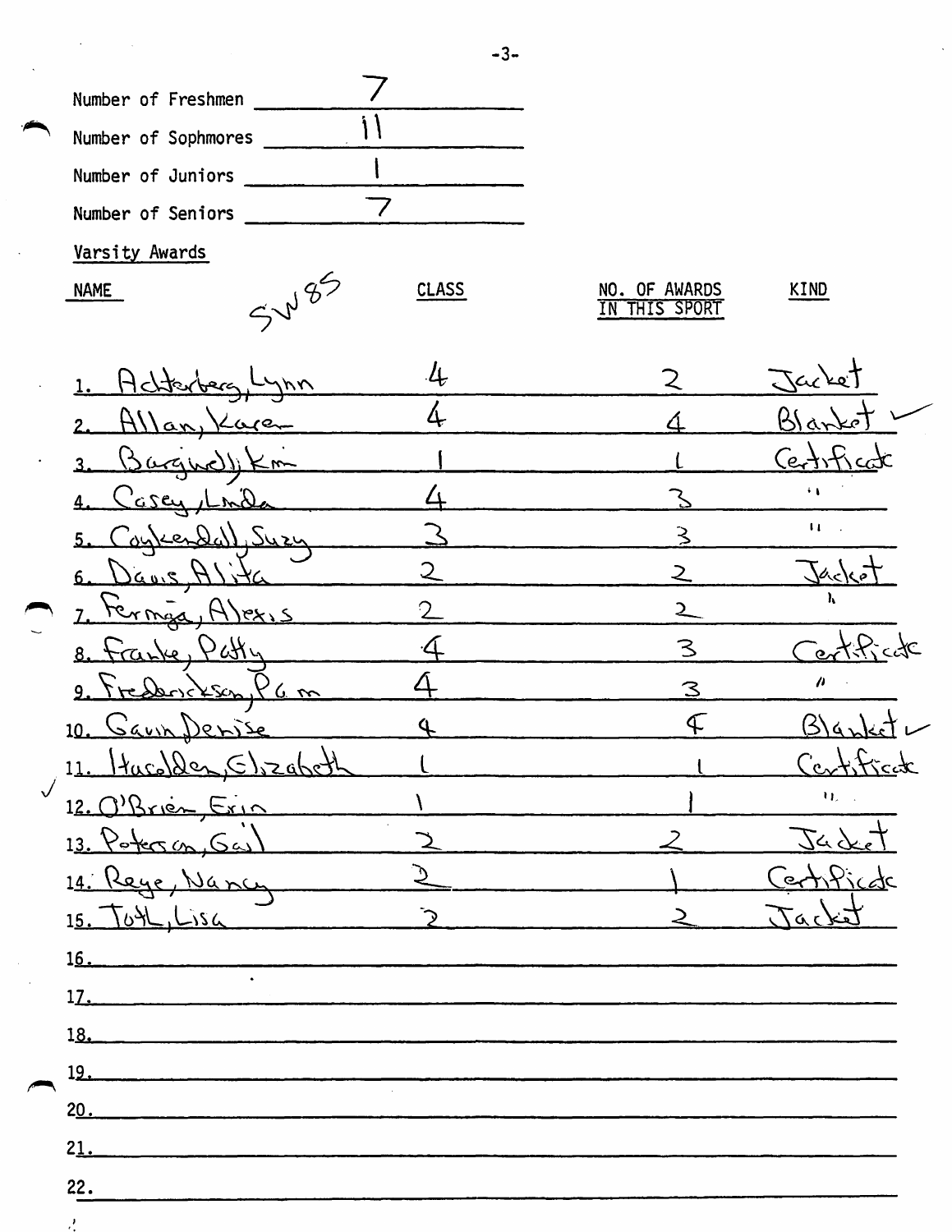| Varsity Awards (continued) |                          |                                |      |  |
|----------------------------|--------------------------|--------------------------------|------|--|
| <b>NAME</b>                | <b>CLASS</b>             | NO. OF AWARDS<br>IN THIS SPORT | KIND |  |
| 23.                        |                          |                                |      |  |
| 24.                        |                          |                                |      |  |
| 25.                        |                          |                                |      |  |
| 26.                        | $\overline{\phantom{a}}$ |                                |      |  |
| 27.                        |                          |                                |      |  |
| 28.                        |                          |                                |      |  |
| 29.                        |                          |                                |      |  |
| 30.                        |                          |                                |      |  |
| $\cdot$<br>31.             |                          |                                |      |  |
| 32.                        | $\mathbf{r}$             |                                |      |  |
| 33.                        |                          |                                |      |  |
| 34.                        |                          |                                |      |  |
| 35.                        |                          |                                |      |  |
| 36.                        |                          |                                |      |  |
| 37.                        |                          |                                |      |  |
| 38.                        |                          |                                |      |  |
| 39.                        |                          |                                |      |  |
| 40.                        |                          |                                |      |  |
|                            |                          |                                |      |  |

J.V. Awards

| 10. |  |
|-----|--|
| 11. |  |
| 12. |  |
| 13. |  |
| 14. |  |
|     |  |

 $-4-$ 

 $\hat{\mathcal{A}}$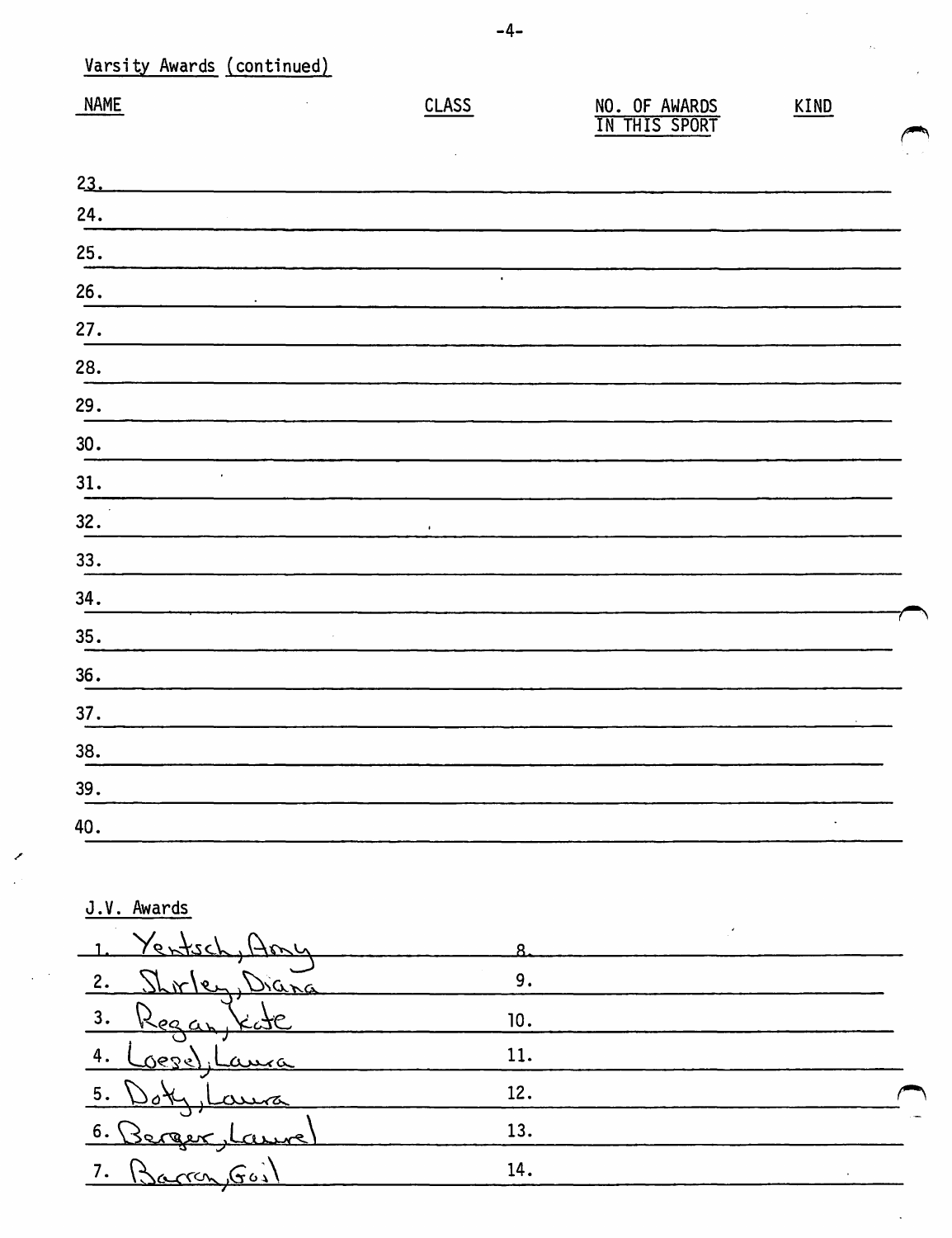| III.            | Number of Awards Won From Each Class (Do not include J.V.)<br>Varsity      |                                     |                                                                |
|-----------------|----------------------------------------------------------------------------|-------------------------------------|----------------------------------------------------------------|
|                 | Freshmen<br>Sophmore<br>运<br>$5^{\circ}$<br>Junior<br>Senior               |                                     |                                                                |
| IV.             | Number of Kinds of Varsity Awards (Do not include J.V.)                    |                                     |                                                                |
|                 | Championship<br>Non-championship<br>Certificate<br>$\overline{\mathbf{v}}$ | CHECK ONE                           | <b>Blankets</b><br>Jackets<br>Photograph<br>(for championship) |
| ٧.              | SEASONAL RESULTS                                                           |                                     |                                                                |
|                 | Conference<br>Won<br>Total<br>Won <sup>-</sup>                             | $\mathfrak{B}$<br>Lost<br>っ<br>Lost |                                                                |
| VI.             | RESULTS OF CONTESTS                                                        | (Team Scores)                       |                                                                |
| K.              | 74<br><u> azoo - Adrian 28</u>                                             | K                                   | K                                                              |
|                 | $72 - Albzen 37$                                                           | $\overline{K}$                      | K                                                              |
|                 | 53 - Notre Dame 78 K                                                       |                                     | Κ                                                              |
|                 | $8.39 - H_{0} = 73$                                                        | K                                   | K                                                              |
| K.              | $69 -$ Alma 43                                                             | K                                   | K                                                              |
| K               | $SO - with$                                                                | K                                   | K                                                              |
| K.              | $31 - Wesheen Ordecia 81K$                                                 |                                     | K                                                              |
|                 | $K46-Calvin67$                                                             | $\mathsf{K}$                        | K                                                              |
| $K_{\parallel}$ |                                                                            | K                                   | K                                                              |
| K.              |                                                                            | K                                   | K                                                              |
|                 |                                                                            |                                     |                                                                |

VII. CONFERENCE STANDING (Indicate the order the teams finished)

|               | Dud meets |                      |  |
|---------------|-----------|----------------------|--|
| HO Re         |           | League Championships |  |
| <u>Colvin</u> |           | 458                  |  |
| Kyamazoo      |           |                      |  |
| Albica        | ? –_י     | 304                  |  |
| Alma          | 4-0-      |                      |  |
| Adrian        | $\zeta$   |                      |  |
|               |           |                      |  |

 $\ddot{ }$ 

t in 19  $\mathcal{L}$  $\cdot$  $\mathbb{R}^{n \times n}$  $\mathbb{Z}$ 

-5-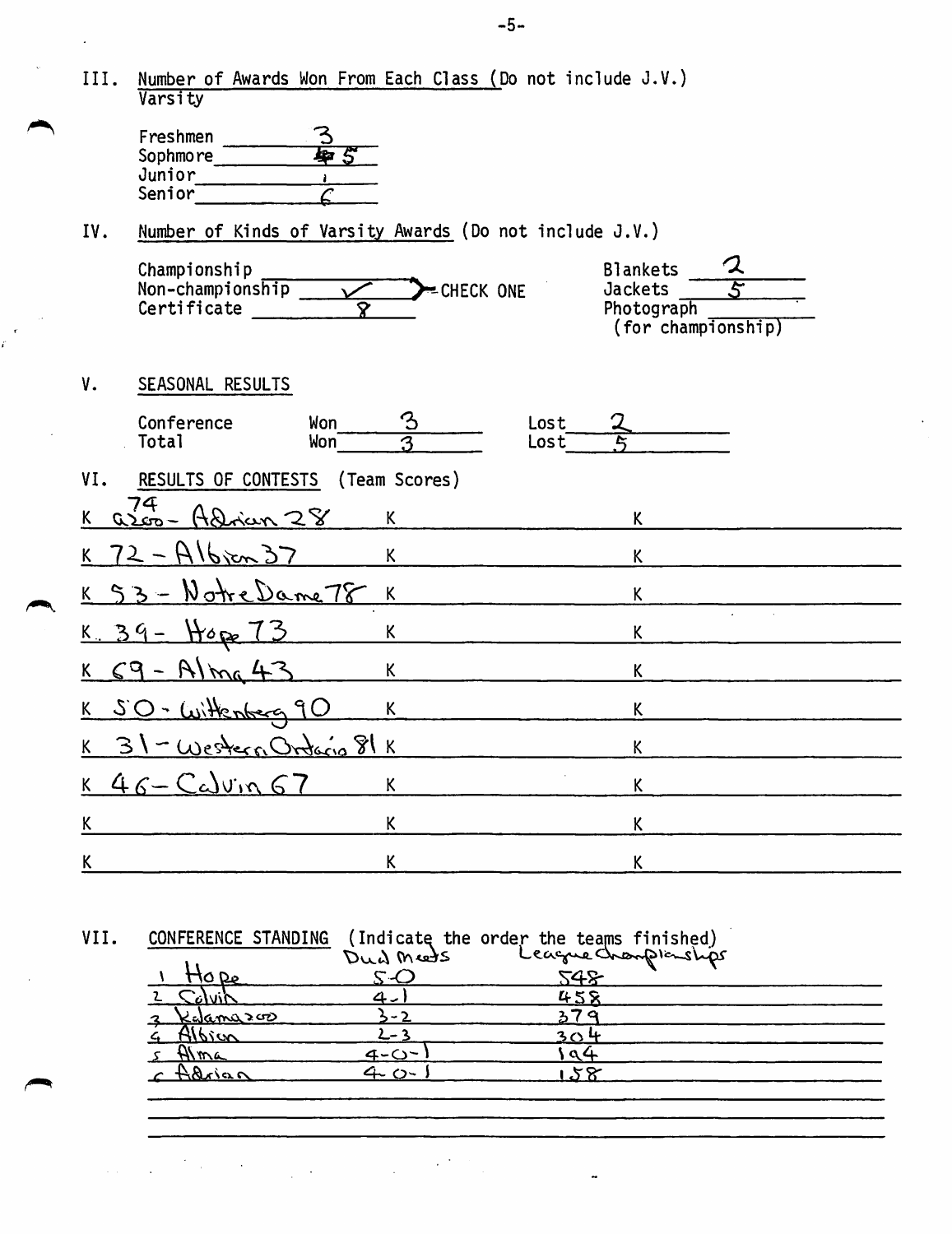-6-

| VIII. | RESULTS OF TOURNAMENTS, INVITATIONAL MEETS, ETC.                                                                                           | منه |
|-------|--------------------------------------------------------------------------------------------------------------------------------------------|-----|
|       | $MAA + WshA 35$<br>150th L38 Bough<br>NCAA Division III Nationals - tinist                                                                 |     |
|       |                                                                                                                                            |     |
|       |                                                                                                                                            |     |
|       |                                                                                                                                            |     |
| IX.   | KALAMAZOO COLLEGE - HONORS AND RECOGNITION                                                                                                 |     |
|       | Most Valuable<br>LynnAch<br>مرحم المحدد<br>Most Improved Bay Peresson<br>Captain Lynpolitecture<br>KarenAllan, Linda Casen<br>Other Honors |     |
| X.    | MIAA - HONORS AND RECOGNITION                                                                                                              |     |
|       | All-Conference                                                                                                                             |     |
|       | KavenAllar                                                                                                                                 |     |
|       |                                                                                                                                            |     |
|       |                                                                                                                                            |     |
|       | Most Valuable<br>Other Honors                                                                                                              |     |
| XI.   | NCAA-AIAW HONORS AND RECOGNITION                                                                                                           |     |
|       | Participation_                                                                                                                             |     |
|       |                                                                                                                                            |     |
|       |                                                                                                                                            |     |
|       | $All-American$ $LMP$                                                                                                                       |     |
|       |                                                                                                                                            |     |
|       | 24<br>Other Honors<br>T                                                                                                                    |     |
|       |                                                                                                                                            |     |

 $\mathbb{R}^2$